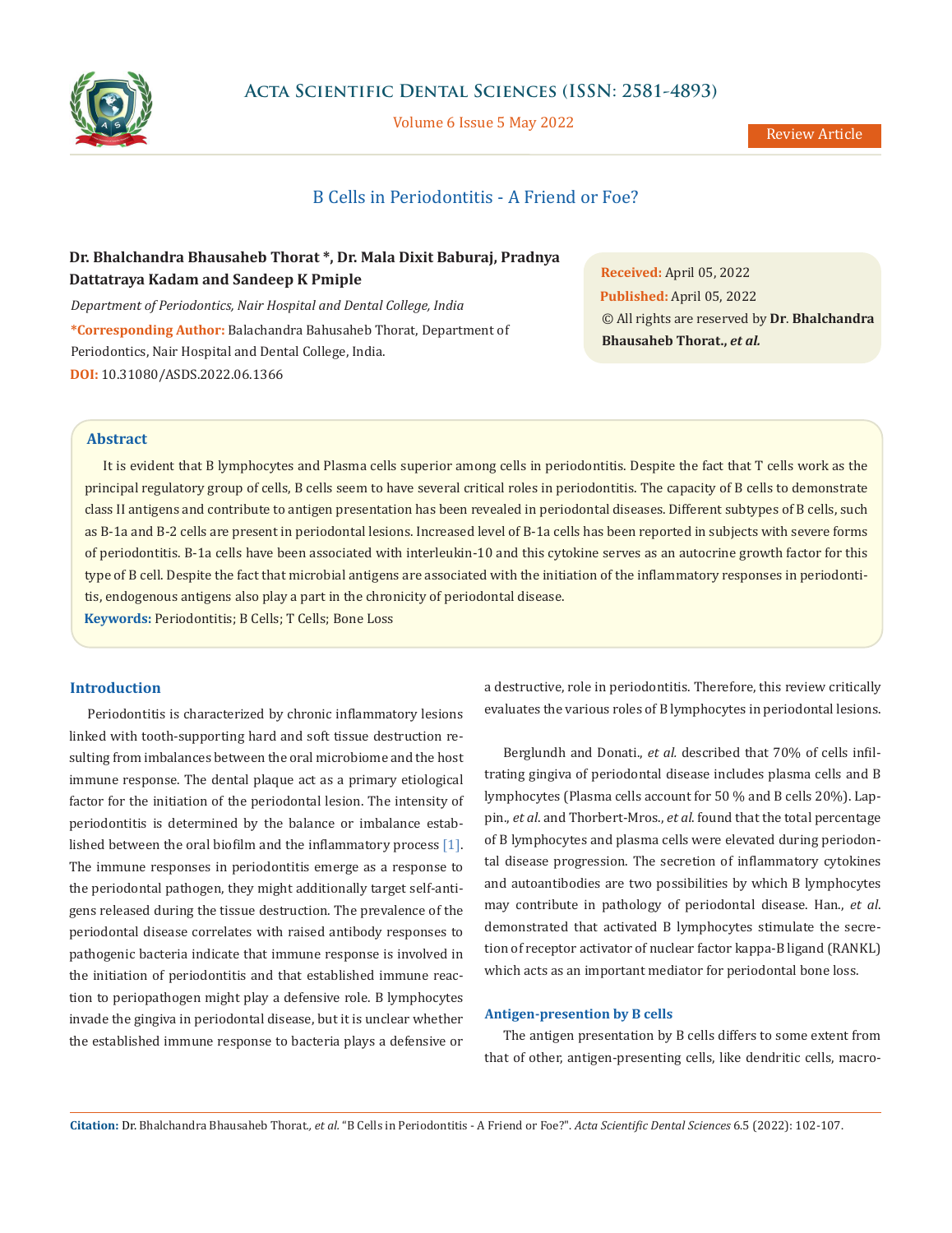phages, and langerhans cells. The B cells internalize antigens by an immunoglobulin receptor in the cell membrane, while other antigen-presenting cells take up antigens through pinocytosis or internalization of receptors for immune complexes. The antigen is broken down into peptides and thereafter attached to class II molecules of the major histocompatibility complex (Figure 1). Eventually, the prepared antigen is transported to the B-cell membrane for presentation to helper T cells (CD4+). This finding reveals that B cells can induce an immunological response in the absence of either dendritic cells or macrophages and that the CD154 expression on T helper cells is critical for the maturation of B cells into competent antigen-presenting cells [2].



Figure 1: Antigen presentation by B cell.

#### **B Lymphocyte and Plasma cells**

Plasma cells and B lymphocytes account for 70 % of total inflammatory infiltrate in the gingival tissue of periodontitis patients and their proportion could be elevated during disease progression. Despite their prevalence in the developed periodontal lesion, the roles of B lymphoctes in periodontitis still unclear. There have been several reports that B lymphocytes in the gingiva of periodontitis patients express the co-stimulatory molecules CD86, CD83, and CD80. There is confirmation that up to twenty two percentages of the plasma cells in the gingiva of periodontitis patients are actively producing antibodies that specially recognize P. gingivalis.

In periodontitis patients, antibody titers against P.gingivalis found to be a consistently higher in disease site than those of clinically healthy site. However, most of the antibody titers against P. gingivalis are incapable of clearance of this bacterium. Additionally, it has been stated that gingipains secreted by P. gingivalis effectively destruct the opsonizing antibodies (IgG1 and IgG3 subclasses). Also, elevated titers of autoantibodies detected in the serum of periodontitis patients, against extracellular matrix component such as collagen type I, fibronectin, and laminin. These anti-collagen antibodies are believed to be involved in the aggressive forms of periodontitis and further leads to progression of periodontal disease. The production of anti-collagen antibodies suggested that B lymphocyte function has become abnormally regulated in periodontitis. Some studies reported that oral bacteria may directly and distinctly regulate B cell function. Experimental studies demonstrated that activated B lymphocyte may exacerbate alveolar bone loss through expression of receptor activator of nuclear factor kappa-B ligand (RANKL) when transferred to the mice infected with A. actinomycetemcomitans. This demonstrates that B lymphocyte function, may be altered after interaction with pathogenic bacteria, and further associated with disease progression. Additionally, different subsets of mature B lymphocyte have been described, which may respond differently to pathogenic stimuli (Table 1).

| <b>B</b> Cell subtype                                   | <b>Function</b>                                                                                                                                                                          |
|---------------------------------------------------------|------------------------------------------------------------------------------------------------------------------------------------------------------------------------------------------|
| CD138+ plasma cells                                     | Association with the advancing front of<br>the periodontal lesion.                                                                                                                       |
| Immunoglobulin-<br>bearing lymphocytes;<br>plasma cells | Clinical progression of the periodon-<br>tal lesion; Stimulate the expression of<br>RANKL in the gingiva.                                                                                |
| Memory                                                  | Production of antibodies against peri-<br>odontal pathogens. To prevent bone<br>loss due to subclinical inflammation in<br>clinically healthy periodontium.                              |
| B1                                                      | Associated with regulatory functions<br>and the numbers might be decreased<br>in periodontitis patients; produces<br>antibodies against antigens and act as<br>antigen-presenting cells. |
| Breg/B10                                                | Negatively regulates the inflammatory<br>responses via IL-10.                                                                                                                            |

**Table 1:** B lymphocyte subtypes.

#### **B cells in Periodontal Homeostasis**

Mahanonda., *et al.* reported memory B cells in healthy periodontium and were detected in the extracellular matrix adjacent to the junctional epithelium, which might be due to the local sub-clinical inflammatory reaction to a continuous challenge of the dental plaque. N Dutzan., *et al.* also reported a minimum existence of B

103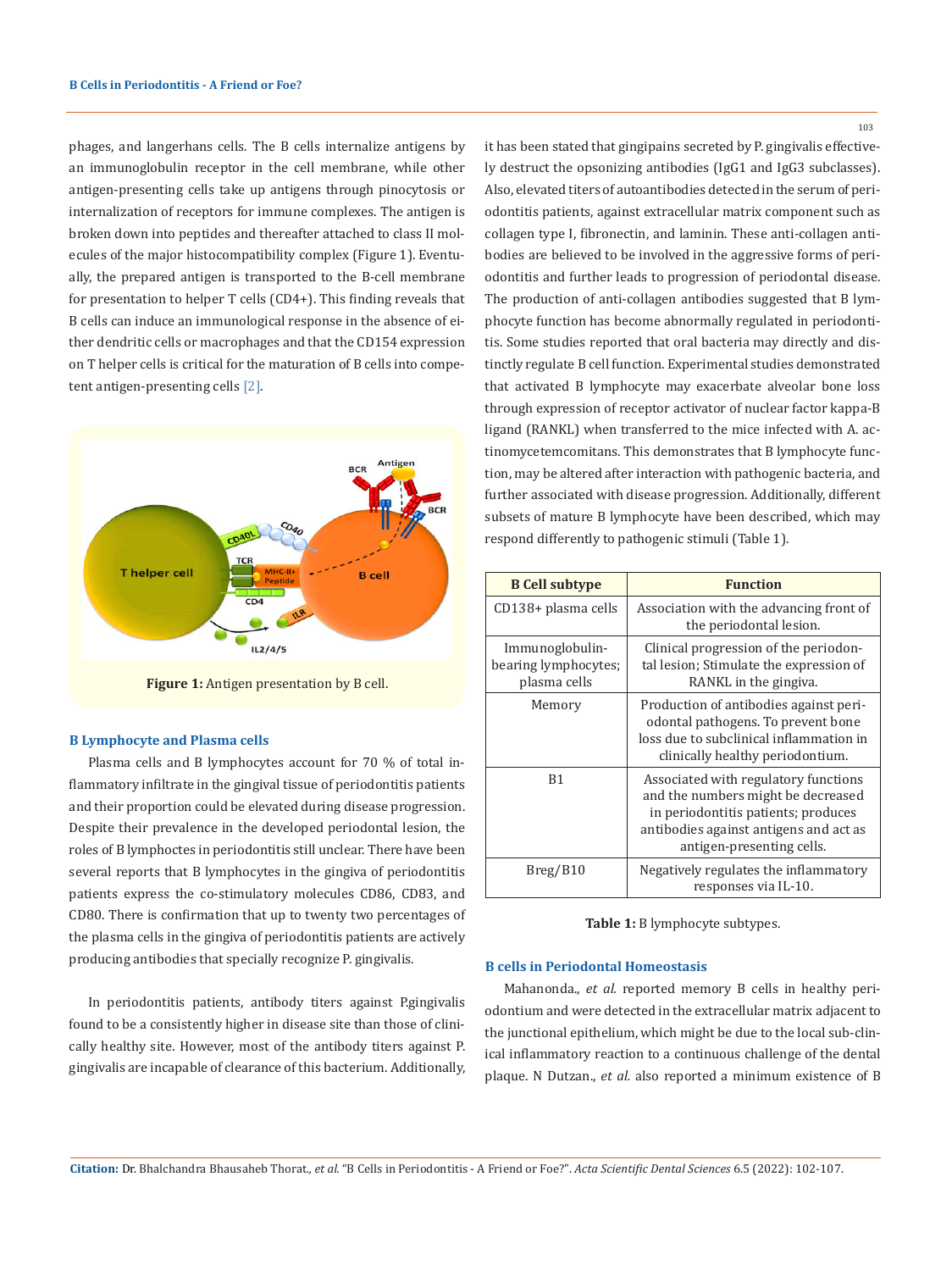lymphocytes in diseased free gingival sites and such minimal levels may be essential to prevent bone loss in the diseased free periodontium. Another facet of the B lymphocyte biology is the production of antibodies against bacterial antigen, which may lead to host protection. Page., *et al.* stated that immunization by using P. gingivalis as an antigen might reduce the onset and progression of bone loss. Also, Shelburne., *et al*. demonstrated that antibodies against P. gingivalis determine health in patients prone to periodontitis.

### **B cells in Periodontal Inflammation**

Oliver-Bell., *et al.* stated that B lymphocytes create a considerable contribution to periodontal bone loss in PD, most likely due to activation of B cell and expression of receptor activator of nuclear factor-kappa Β ligand in the periodontium. Oliver-Bell., *et al*. studied, RANKL expression of activated B cells through P. gingivalis infection, showing that mice infected with P. gingivalis demonstrated a major increase in RANKL expression through B-cell activation within the gingiva. Also, B-cell-deficient mice failed to show P. gingivalis-induced bone loss.

Abe., *et al.* demonstrated that ligature-induced periodontal disease results in to a considerably less periodontal bone loss in B celldeficient mice, favoring the importance of B lymphocytes in periodontitis. In diseased free periodontium, the memory B cells arrest the bone loss and produce antibodies against bacterial antigens.

Mahanonda., *et al.* in their study, revealed that the consistency of memory B cells in periodontal disease was notably lower than in healthy gingival tissues. On the opposite hand, the proportion of antibody-secreting cells and CD138+ plasma cells were statistically greater than that of memory B cells in periodontitis. The author stated that plasmatocytes were detected at the bottom of the periodontal pocket and scattered toward the advancing front of the lesion. In periodontitis, B cells may contribute to chronic inflammation through the secretion of IL-8 and IL-1β.

Kawai., *et al.* have stated that B lymphocyte is the cellular source of receptor activator of nuclear factor-kappa Β ligand in the periodontium which results in bone destruction. Additionally, Malcolm., *et al*. have shown that the proportion of B cells demonstrating RANKL was increased following P. gingivalis infection in periodontal tissues.

Kanzaki., *et al.* demonstrated that tumor necrosis factor-α and soluble receptor activator of nuclear factor-kappa Β ligand split from activated TNF-α enzyme-bearing B lymphocytes could be 104

important for bone resorption in periodontitis. Han., *et al*. demonstrated that B cells induce alveolar bone homeostasis in periodontitis through RANKL-dependent and antibody-independent mechanisms.

Demoersman., *et al.* reported that a remarkably higher proportion of CD27+ memory B cells were found in patients with severe periodontitis. Zouali., *et al.* support that B lymphocytes participate in receptor activator of nuclear factor-kappa Β ligand mediated bone resorption. On the contrary, blocking receptor activator of nuclear factor-kappa Β ligand, and a proliferation-inducing ligand (APRIL) reduce bone loss in animal models of PD.

Coat., *et al.* stated that rituximab acts against protein CD20 of B cells and might be improved periodontal parameters, finalize that anti-B cells treatment might be useful to stop clinical progression of PD. Regulatory B (Breg/B10) cells are one of the subtypes of B cells that negatively regulate the inflammatory responses via IL-10 production thereby exerting a suppressive role in the immune response. B10 cells exist in periodontal tissues of patients with and without periodontitis, but in notably higher levels in periodontal disease sites when compared to healthy sites.

Yu., *et al.* stated that the secretion of IL-10 by B10 cells inhibits the inflammatory alveolar bone loss in ligature-induced experimental periodontitis. Wang., *et al*. conducted experimental periodontitis in mice and concluded that Breg cells significantly inhibit inflammatory bone loss in PD.

Dutzan., *et al.* in their studies, reveal, that a minimum presence of B lymphocytes in diseased free periodontium, leads to less alveolar bone loss

### **B-cells and tissue destruction**

The activation of B lymphocytes that takes place during antigenspecific immune responses results in isotype switching, proliferation, maturation, and differentiation into Ab-secreting plasma cells. Plasma cells also produce cytokines such as tumor necrosis factoralpha, interlukin-6, interlukin -10, and transforming growth factorbeta. TNF-alpha regulates the turnover of extracellular matrix by inducing the expression of matrix metalloproteinase, while TGFbeta down-regulates the synthesis and secretion of these matrix metalloproteinase (MMPs) and promotes the production of their inhibitors (tissue inhibitors of matrix metalloproteinase/TIMPs).

Plasma cells detected adjacent to blood vessels express the VEGF, which in turn stimulates matrix metalloproteinase activa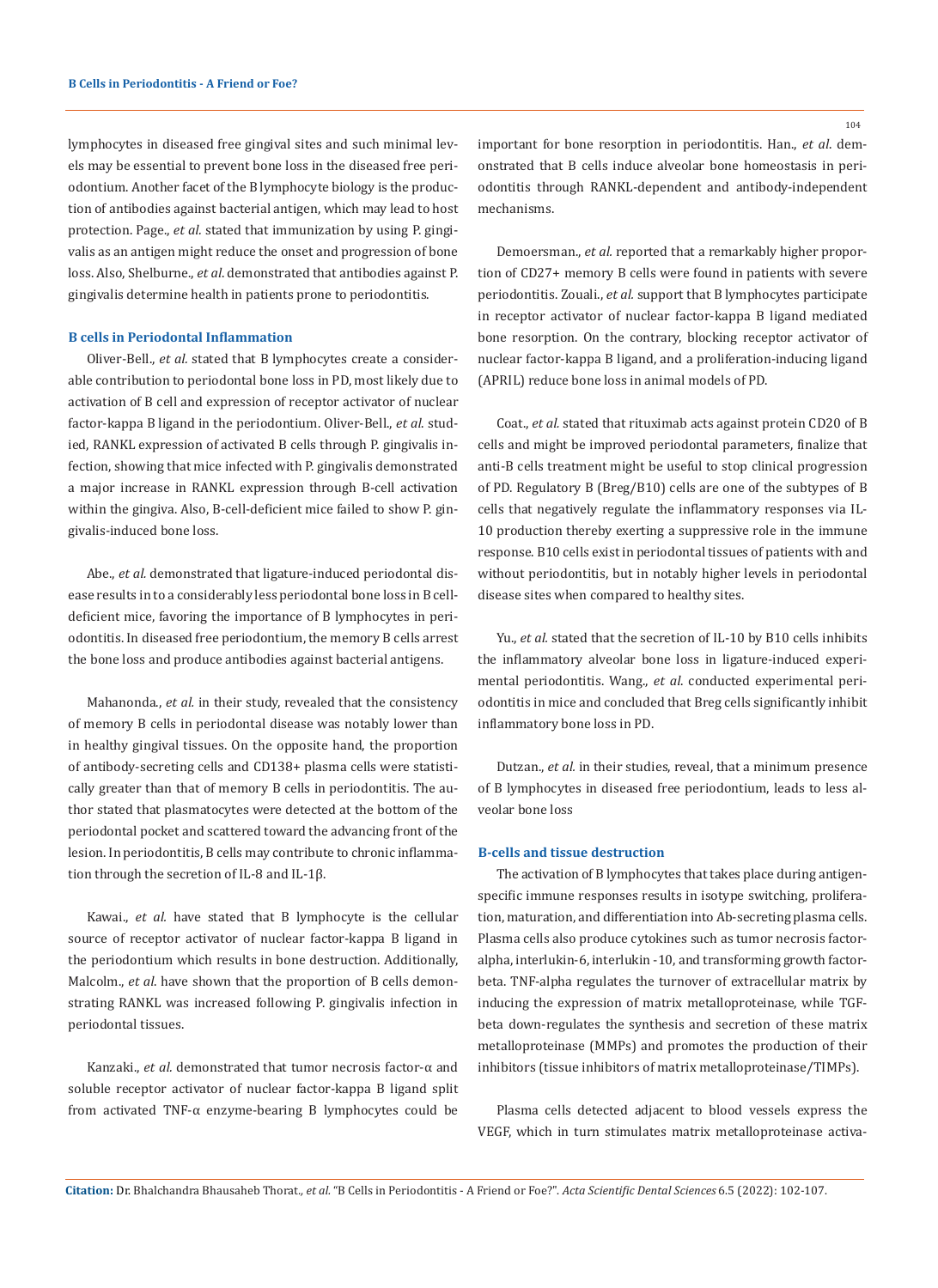tion and angiogenesis. The activity of matrix metalloproteinase in diseased free tissues is low but increases considerably in diseased conditions results in tissue destruction. Abundant lymphocytes of the B-cell series, including plasma cells, are present in the dense mononuclear inflammatory infiltrate in the diseased gingival tissue which makes periodontal disease different from both gingivitis and other infection-related inflammatory lesions. It was found that B-cells along with T-cells were the major cellular sources of RANKL, producing evidence that B-cells not only produce bacteriareactive immunoglobulin-G (IgG) but also contribute to pathogenic processes of periodontal bone destruction.

In periodontitis, the stimulation of particular B-cell subtypes and their cytokine production are key element in determining whether the inflammation will subside or advance to destructive periodontitis.

## **Immunoglobulin-dependent pathogenic pathways in periodontitis (Figure 2)**

Autoimmune responses are involved in periodontal disease and several autoimmune components, such as autoreactive B cells and autoantibodies, were observed in periodontitis. Collagen type I act as one of the main evaluated autoantigens. Higher levels of antibodies to type I collagen was found in the peripheral blood of patients with periodontal disease than in healthy controls. Increased reactions of immunoglobulin G to desmosomal proteins were detected in patients with periodontitis in comparison to controls. Anti-phospholipids antibodies, which are normally found in SLE patients, have also been detected in subjects with different forms of periodontitis. Autoantibodies might act on T lymphocytes and other cells and facilitate inflammatory cytokine secretion. This process might be involved in the periodontal disease initiation and progression.

## **Immunoglobulin-independent pathogenic roles in chronic inflammatory periodontal disease (Figure 3)**

B lymphocytes provide with innate-like functions, such as B-1a and MZ (marginal zone) B lymphocytes, possess autoreactive and host-damaging potentials as opposed to the conventional "B2" cell subset [3-6]. In patients with periodontal disease, the assignment and proliferation of B-1a cells in the gingiva might be observed. Some studies reported that the prevalence of CD5+ B cells, i.e., B-1a cells, in inflamed gingival tissues were increased in periodontitis patients compared to healthy subjects [7]. The CD5+ B cells were found in the connective tissues from the middle part to the apical



## **Figure 2:** Immunoglobulin-dependent pathogenic pathways in periodontitis.

IgG autoantibodies could contribute to formation of immune complexes with fragments of collagen, and, subsequently, activate the complement system and promote influx of polymorphonuclear cells that express Fc receptors.

portion of the periodontal pocket and this area reveals the destruction of extracellular matrix along with dense cell infiltrations. Also, flow cytometry analysis revealed that B-1a cells found in significantly higher proportion in PD than diseased free subjects [8].

In periodontitis patients, the percentage of B-1a cells were found to be a 5 to 6 times greater compared to healthy subjects, and up to 40–50% of CD19+ B cells were positive for the B-1a cell CD5 marker [9-11]. Since higher percentage of B-1a cells and interleukin-10 were seen in the gingival tissue than in peripheral blood, it was concluded that B-1a cells are activated in PD [12]. The interlukin-10, activates B lymphocytes and act as an autocrine growth factor for B-1a cells [13]. Also, bacterial antigen initiate an interlukin -10 response that results to the differentiation of B-1a cells

**Citation:** Dr. Bhalchandra Bhausaheb Thorat*., et al.* "B Cells in Periodontitis - A Friend or Foe?". *Acta Scientific Dental Sciences* 6.5 (2022): 102-107.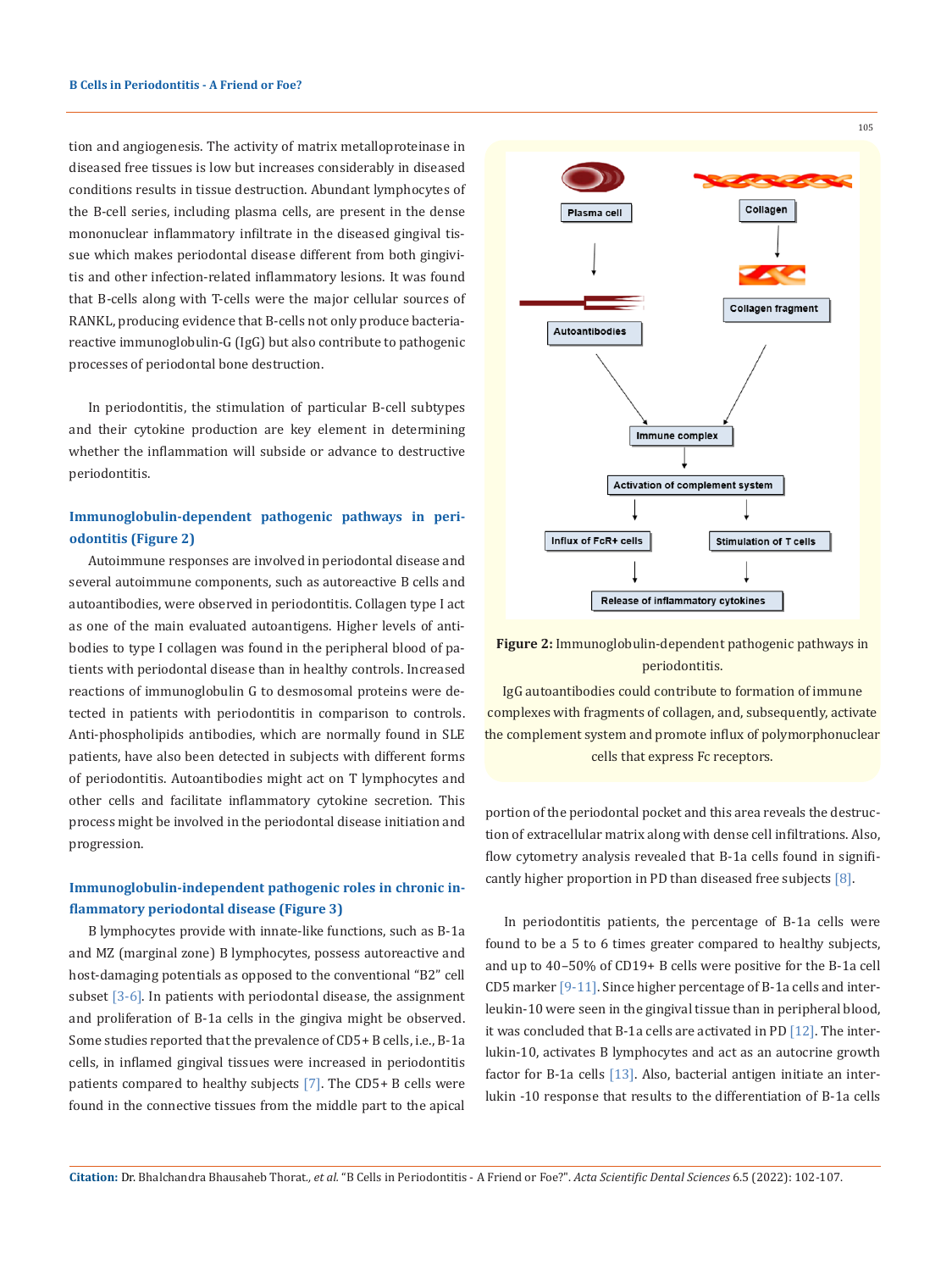#### 106

and autoantibody secretion. It has been reported that elevated level of B-1a cells may represent a marker of PD susceptibility rather than an indicator of the presence of the disease  $[14, 15]$ .

They are the principal source of self-reactive antibodies seen in PD. Further, exaggerated and atypical activation of B lymphocytes may take part in disease progression by presenting antigens by producing inflammatory cytokines. B cells may possess roles in bone metabolism through secretion of osteoclastogenic factors and expression of RANK [16-18].

The experimental studies suggest that B-1a cells participate in the immune reaction seen in patients with periodontal disease.



**Figure 2:** Immunoglobulin-independent pathogenic roles of B cells in periodontitis.

#### **Conclusion**

As discussed above, experimental studies investigate that B lymphocytes take part in biofilm-induced alveolar bone destruction. Studies demonstrated that B lymphocytes, plasma cells, and bone resorption factors (receptor activator of nuclear factor-kappa Β ligand, OPG) and particular cytokines such as B cell-activating factor/a proliferation-inducing ligand takes part in the initiation of bone loss in PD. It is essential to know about the secretion and function of B lymphocytes, altered concentration of osteoprogerin, receptor activator of nuclear factor-kappa Β ligand, and B cellactivating factor/a proliferation-inducing ligand during disease progression which will further allow to understand the exact mechanisms of B lymphocytes in periodontal health and disease. Experimental studies reported that activated- receptor activator of nuclear factor-kappa Β ligand -positive B lymphocytes results in exaggerated periodontal bone destruction. Therefore, blocking of this osteoclastogenic factors will help to decrease bone loss in PD. Further studies need to be conducted to build-up inventive treatment modalities for PD associated with atypical B lymphocytes function. The various roles of B cells in periodontal disease require further elucidation for the understanding of the tissue mechanisms involved in the initiation and progression of the disease.

#### **Bibliography**

- 1. Jonsson R., *et al*[. "Immunoglobulin isotype distribution of lo](https://onlinelibrary.wiley.com/doi/10.1111/j.1600-051X.1991.tb00113.x)[cally produced autoantibodies to collagen type I in adult peri](https://onlinelibrary.wiley.com/doi/10.1111/j.1600-051X.1991.tb00113.x)[odontitis. Relationship to periodontal treatment".](https://onlinelibrary.wiley.com/doi/10.1111/j.1600-051X.1991.tb00113.x) *Journal of [Clinical Periodontology](https://onlinelibrary.wiley.com/doi/10.1111/j.1600-051X.1991.tb00113.x)* 18 (1991): 703-707.
- 2. Berglundh T., *et al*[. "B cells in periodontitis- friends or en](https://pubmed.ncbi.nlm.nih.gov/17850448/)emies?" *[Periodontology](https://pubmed.ncbi.nlm.nih.gov/17850448/)* 45 (2007): 51-66.
- 3. [Viau M and M Zouali. "B-lymphocytes, innate immunity, and](https://pubmed.ncbi.nlm.nih.gov/15596405/) autoimmunity". *[Clinical Immunology](https://pubmed.ncbi.nlm.nih.gov/15596405/)* 114 (2005): 17-26.